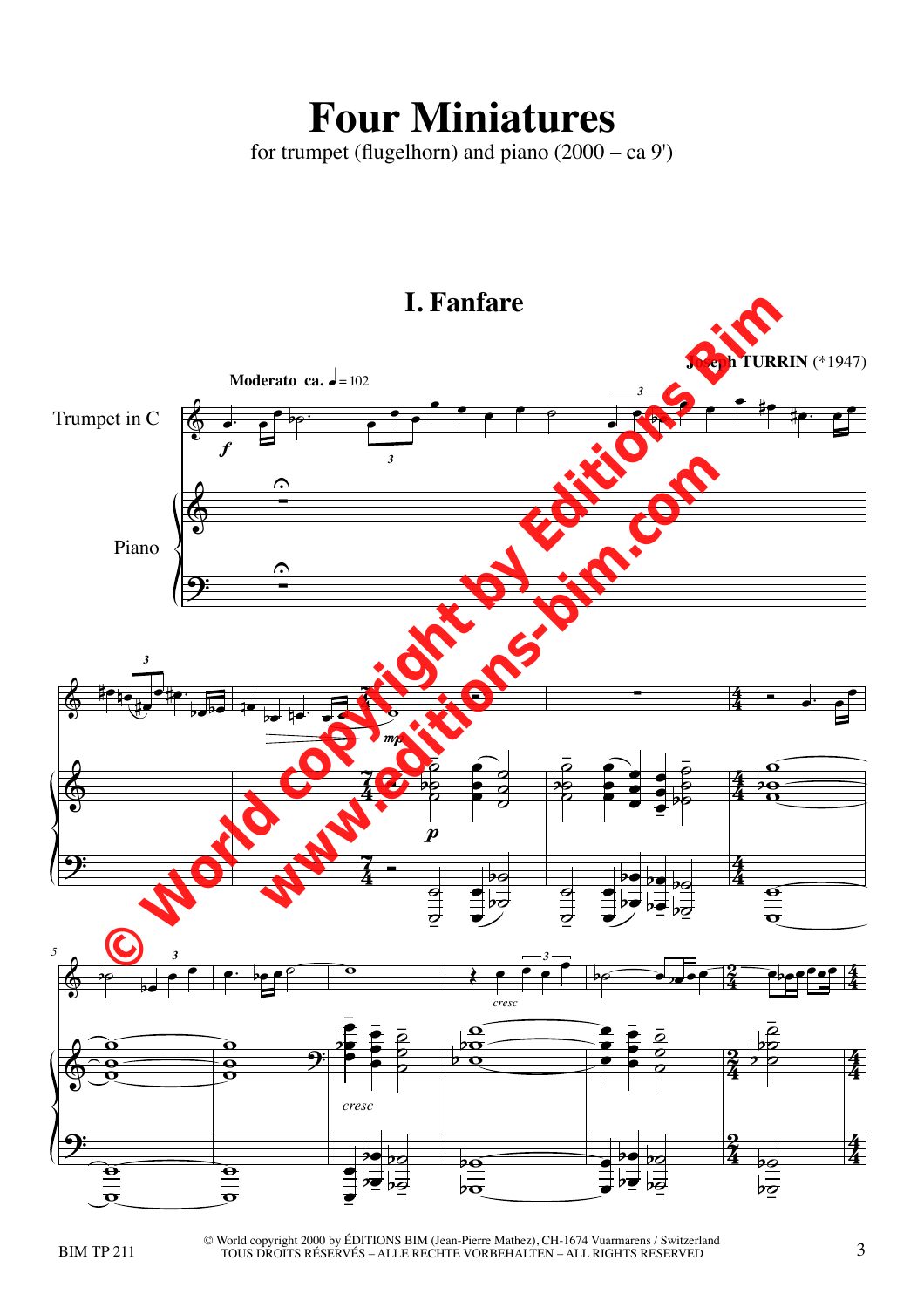



<u>9:</u>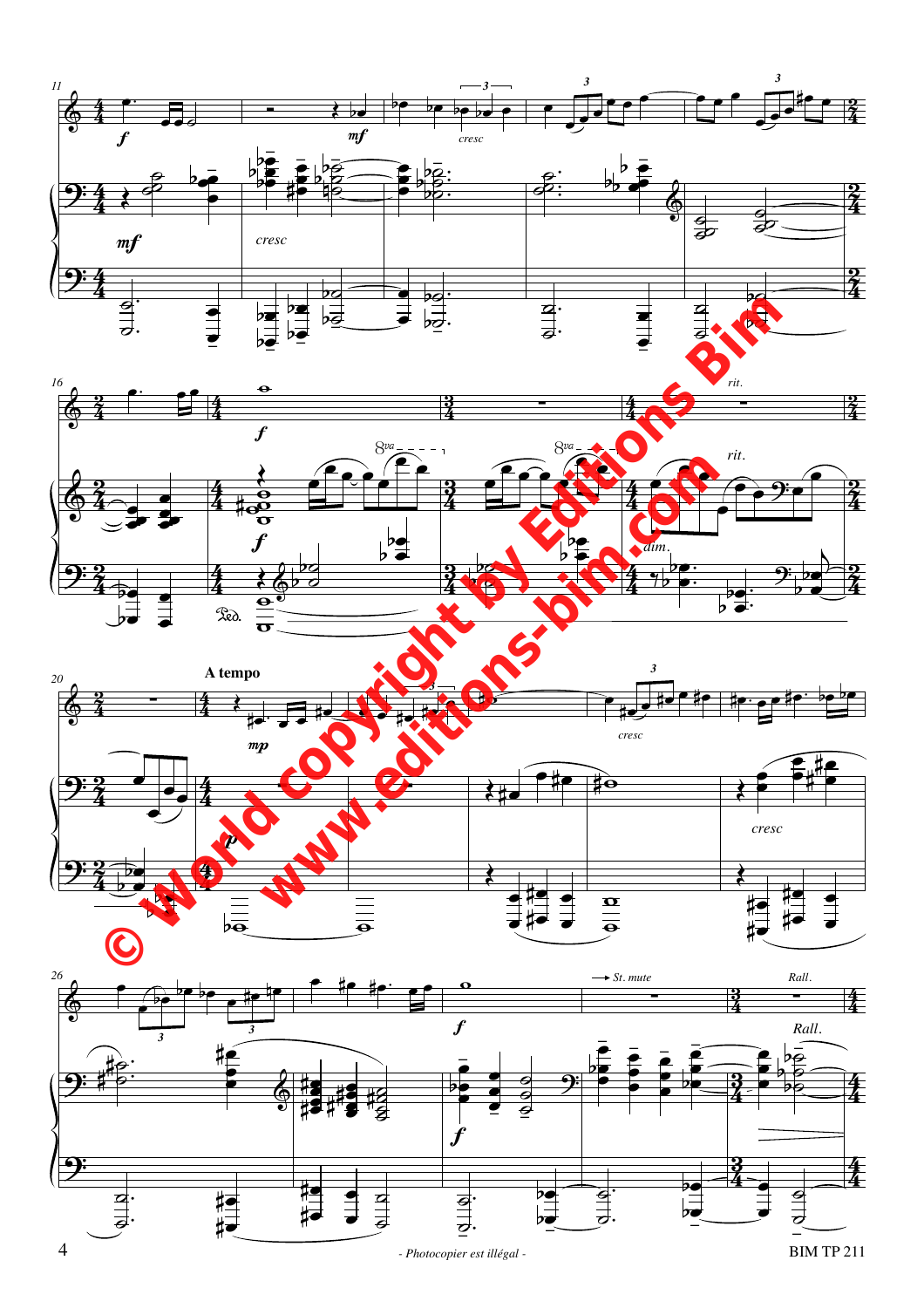## **II. Intermezzo**

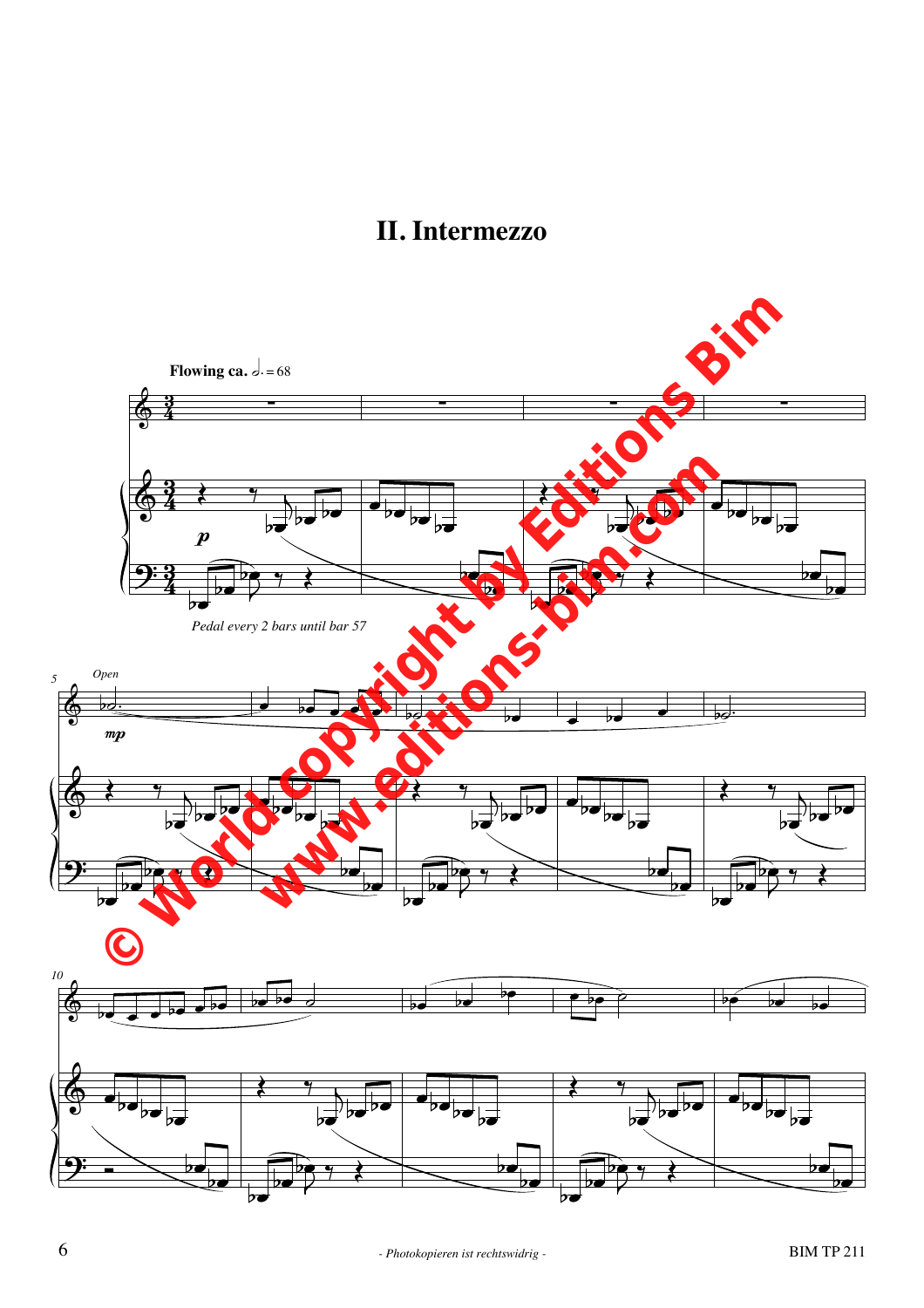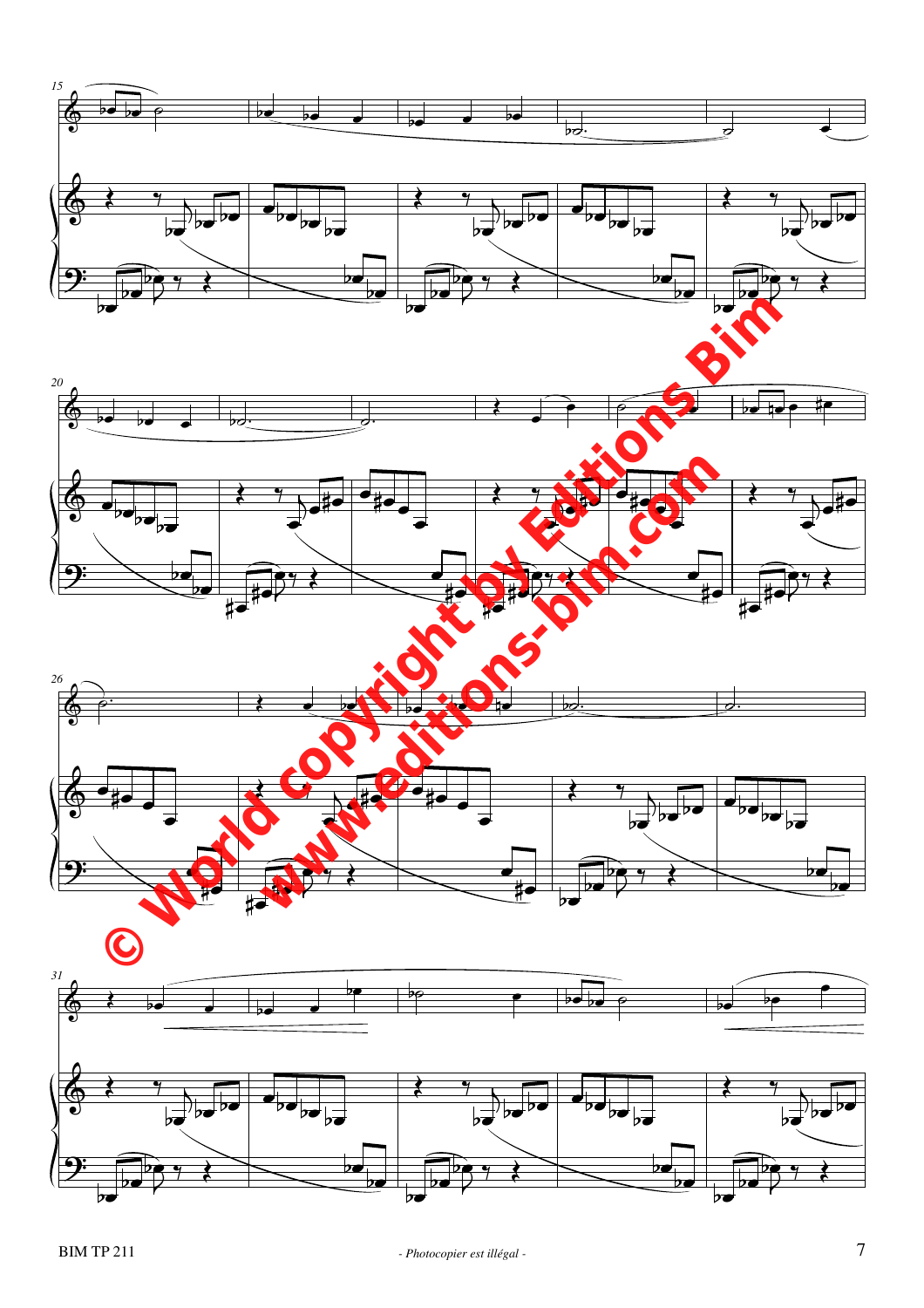## **III. Canto**

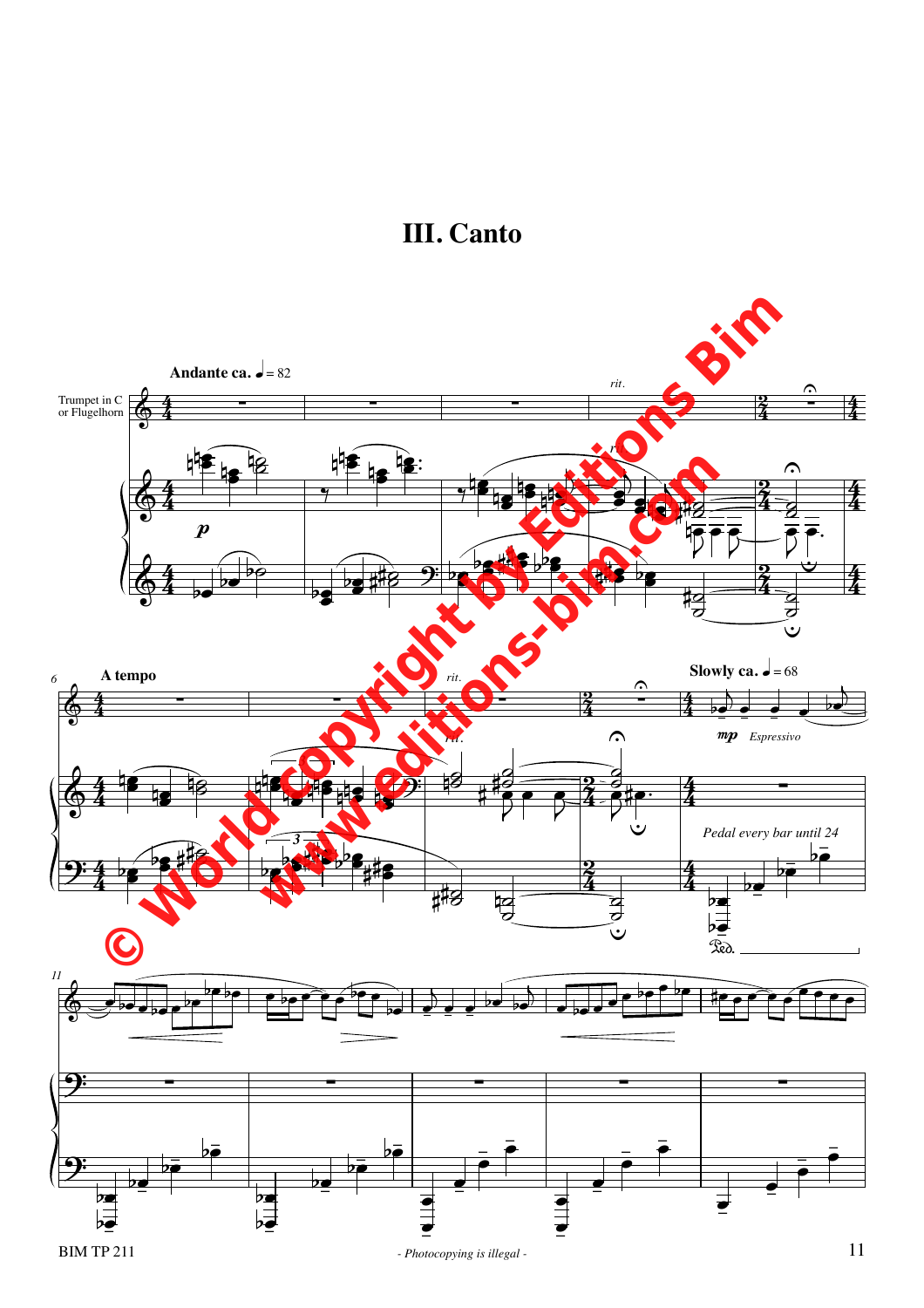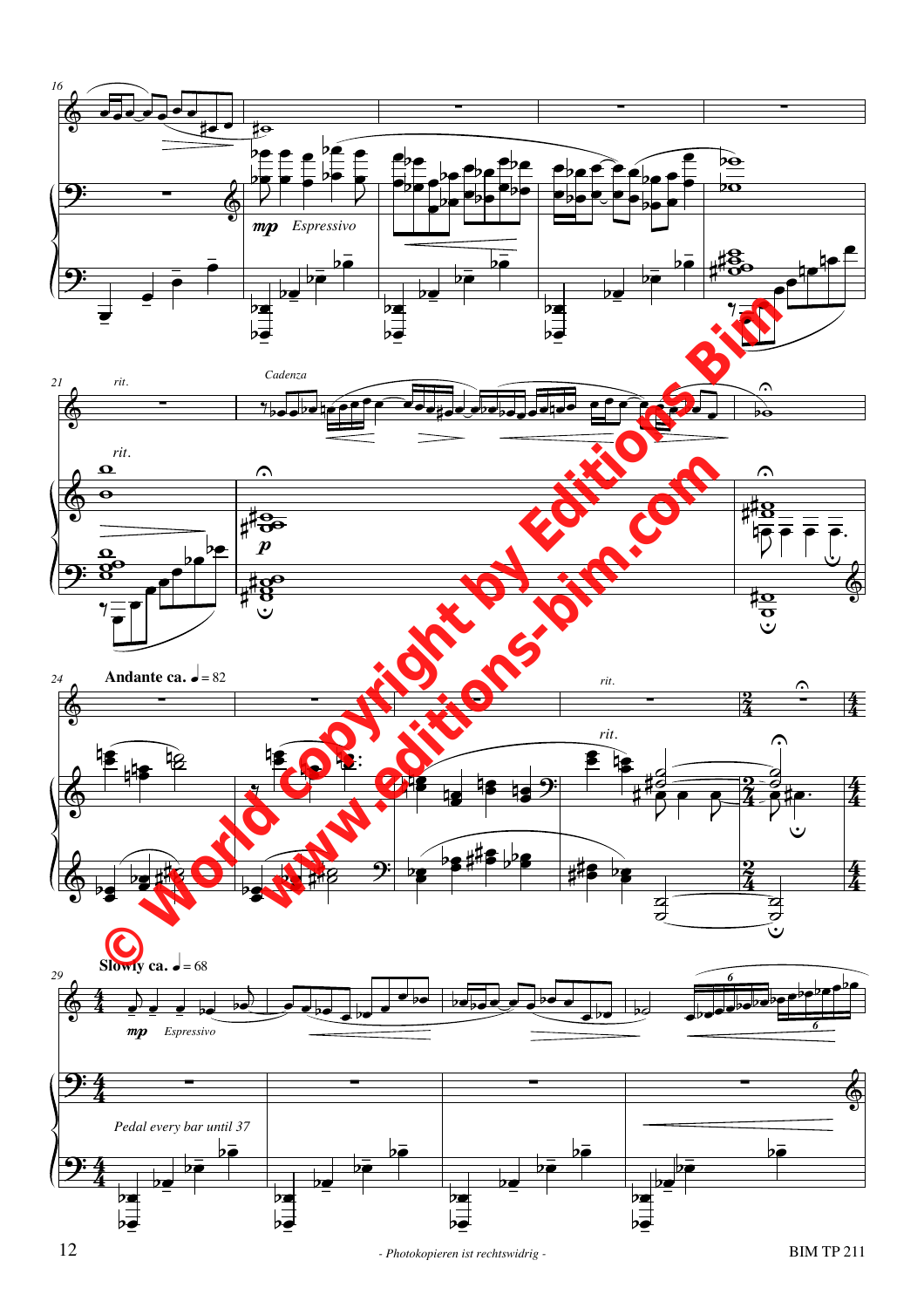## **IV. Tarantella**